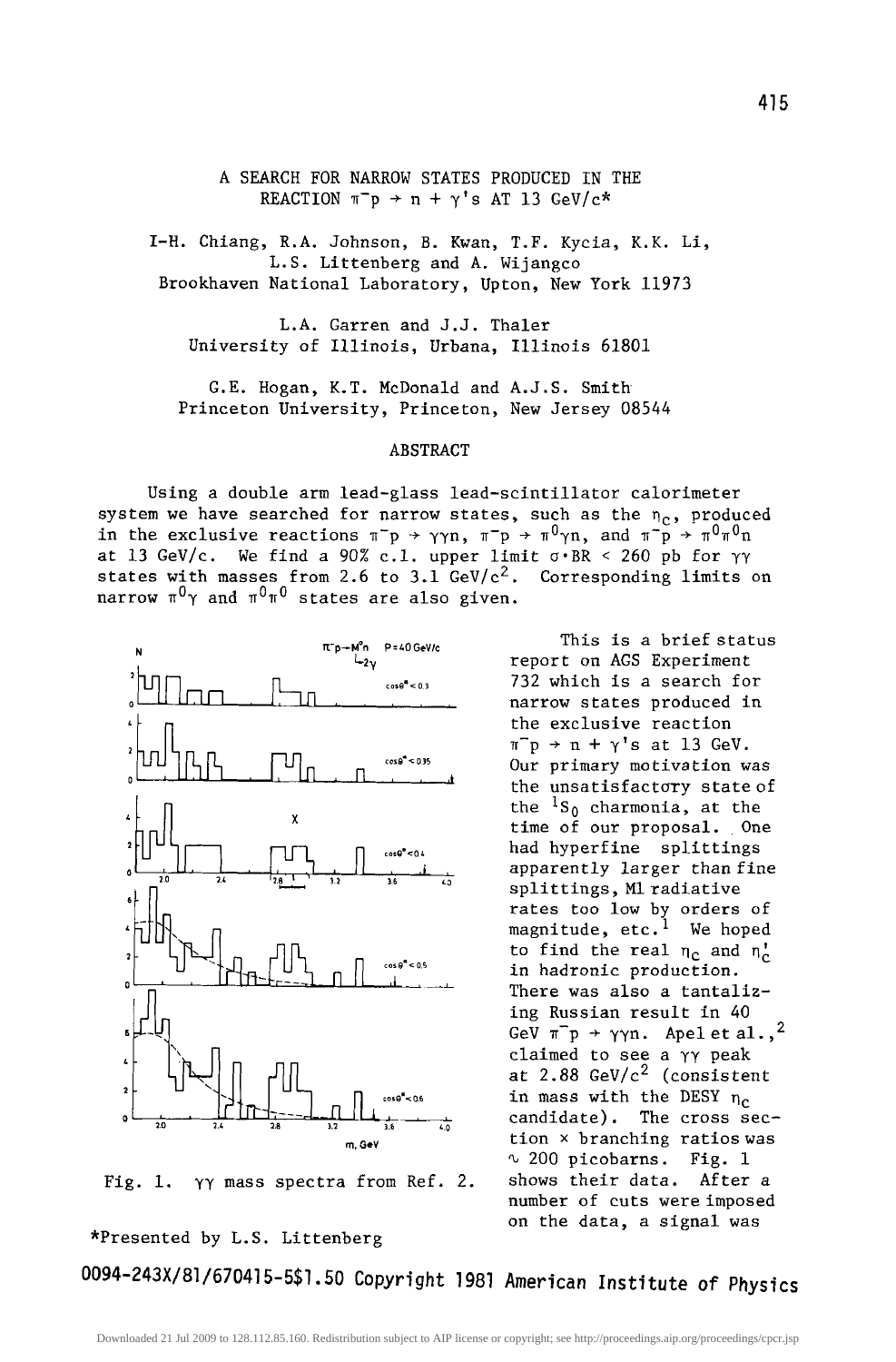

Fig. 2(a). Experimental layout. and V counters are lead-scintillator shower counters. A are charged particle veto counters which surround the scintillator target.



Fig. 2(b). Details of one photon calorimeter. Components of the converter section are shown in an exploded view for clarity.

reduces  $\sigma_{M_{\gamma\gamma}}$  by more than a factor of 2 to around 45 MeV/c<sup>2</sup>. We took a number of test runs at 6 GeV/c in order to see some common garden variety resonances. In Fig. 3(a) we see a large  $f^0$ in the  $\pi^0\pi^0$  spectrum. In the  $\gamma\gamma$  spectrum of Fig. 3(b) we see both an  $\eta$  and an  $\eta'$  in the right places. We also see two other peaks which are due to  $\pi^0$   $\rightarrow$   $\gamma$  feed-down, in one case from  $\omega$   $\rightarrow$   $\pi^0\gamma$  and in the other case from the  $f^0$ , which show how  $\pi^0$  misidentification can be a problem. It turns out that at the sensitivity we have reached, this is not yet the limiting factor.

We triggered on neutral energy of more than 9 GeV, at least one GeV in each arm, and no vetos. After i0 days running at about  $10^7$   $\pi^-$ /burst, not much more than a test run, we collected approximately 3 million triggers, mainly  $\pi^0\pi^0$ . With the trigger in force

apparent but not really compelling.

Our apparatus is shown schematically in Fig. 2(a). Briefly, there is a 13 GeV/c beam incident on a live scintillator target, there are two calorimeters at  $\pm$  16° and the rest of 4T sr is filled with leadscintillator shower counters set in veto. The calorimeter shown in Fig. 2(b) is 16 radiation lengths in all, 4 r.l. of lead scintillator followed by 12 r.l. of lead glass in 2 layers. At the end of the lead scintillator section are two crossed fine grain hodoscopes. These serve to identify  $\pi^{0}$ 's which appear as two clusters in each projection.  $\pi^0$  rejection is really the key to this experiment, and that worked quite well.

Photon energy resolution was  $\sigma_{\rm E}/{\rm E} \sim 15\%/\sqrt{\rm E}$ which would imply a  $\gamma\gamma$ mass resolution of about 120 MeV/c at 2.8 GeV/ $c^2$ . However, the fact that we have an exclusive process works in our favor here because we can make use of constrained fitting. This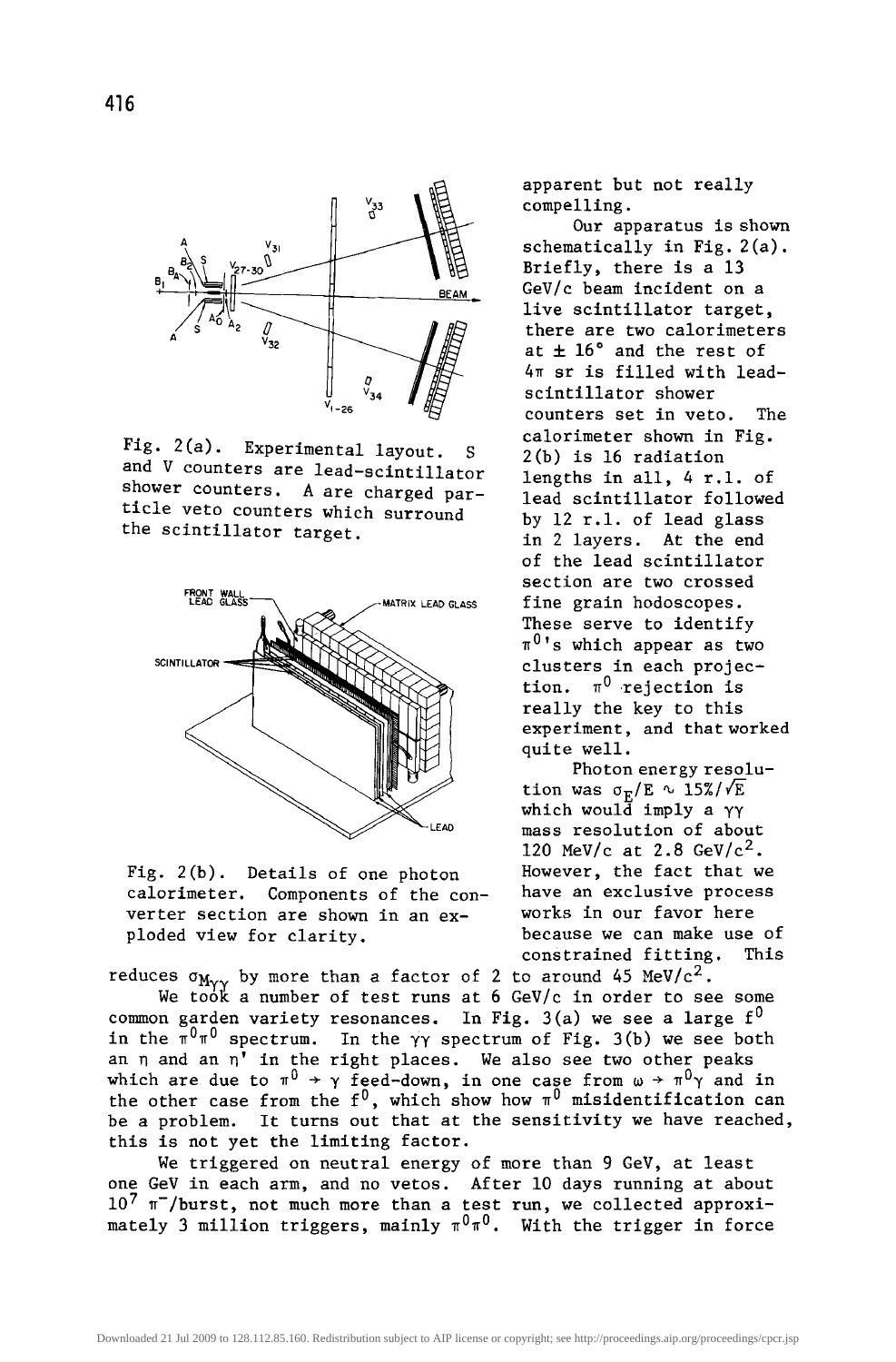

Fig. 3.

- a)  $M_{\pi}0_{\pi}$ 0 from  $\pi^-p \rightarrow n + 4\gamma$  at  $6$  GeV/c.
- b)  $M_{\gamma\gamma}$  from the same runs.

one can look at the energy distribution of say the  $\pi^0\pi^0$  sample (shown in Fig. 4) and see that the events are not all piled up against the cut at 9 GeV but fall into a clean, full energy peak. This indicates that the trigger was successful. The i0 day run allowed us to reach about i0 events per nanobarn for yy.

Fig. 5 shows the results in the three modes that we have analyzed thus far:  $\pi\pi$ ,  $\pi\gamma$ , and  $\gamma\gamma$ . One doesn't really expect narrow resonances in the  $\pi\pi$  spectrum and none are seen. The solid curve is the shape of the  $acceptance.$  In the  $\pi\gamma$  specthere are fewer events and again there is no apparent structure. The dashed curve







Fig. 5. Histogram of effective mass from 13 GeV/c runs. Solid lines indicate the acceptance. Dashed lines in (b) and (c) indicate the calculated  $\pi^0\pi^0$  feeddown.

- a)  $\pi^{0}\pi^{0}$
- b)  $\pi^0 \gamma$
- c) yy. The dotted peak shows the predicted contribution of the  $X^0$ .  $(2)$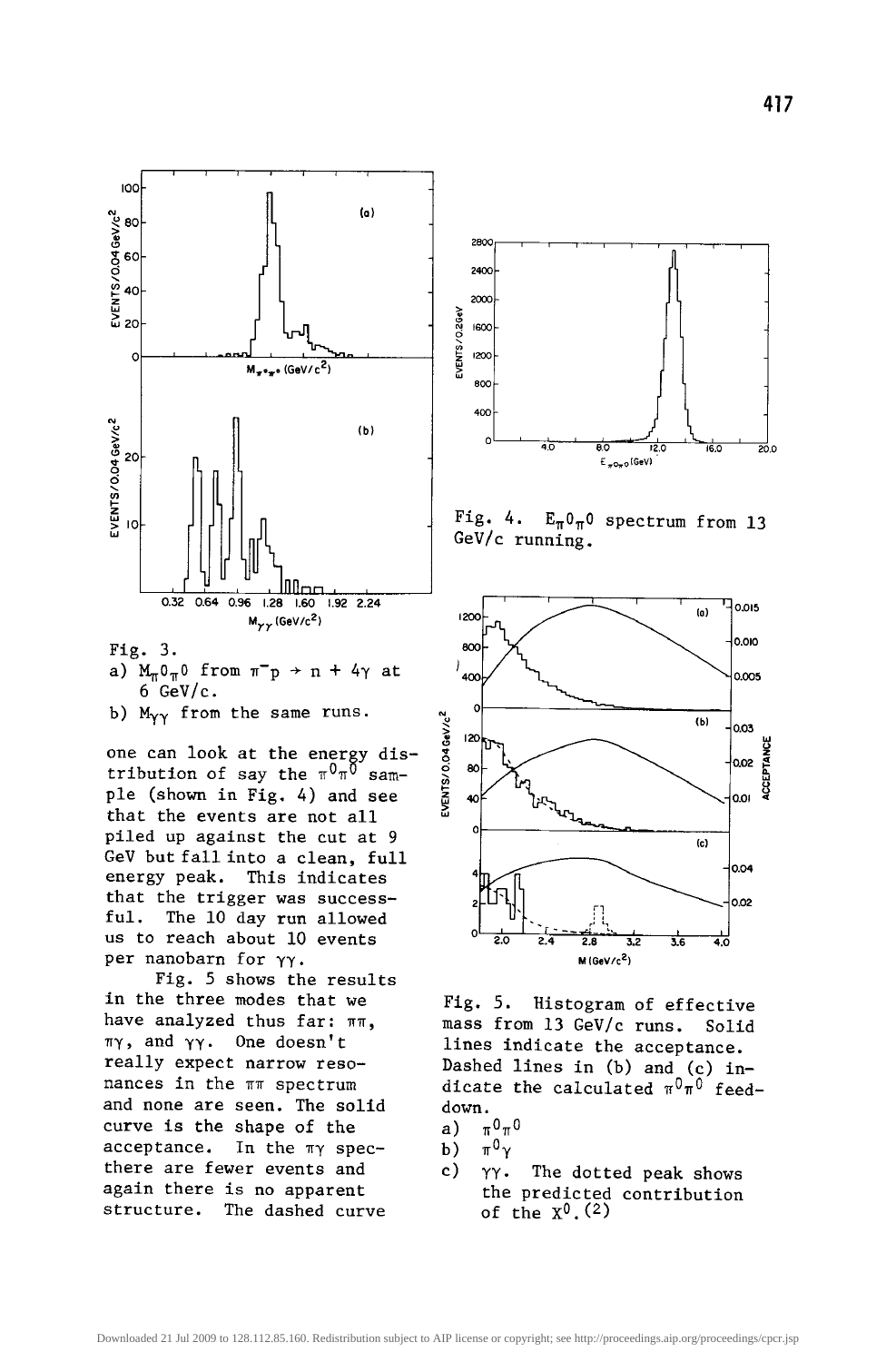

Fig. 6. 90% confidence level upper limits for narrow resonance production in  $\pi^0\pi^0(\circ)$ ,  $\pi^0\gamma(\Delta)$ , and  $\gamma\gamma(\bullet)$ .

here is the expectation of the Monte Carlo calculation of the  $\pi\pi$  feed-down and it accounts for the  $\pi\gamma$  that we see quite nicely. In the most interesting process, YY, there are very few events, nothing above 2.2 GeV, and again the feed-down from  $\pi\pi$  explains what we do see. This translates into a limit on  $\sigma$ .BR of  $\sim$  260 picobarns at  $2.88 \text{ GeV/c}^2$ . This is higher than the  $\sigma$ .BR claimed by Apel et al.,<sup>2</sup> but in an exclusive reaction one would expect the cross section at 13 GeV/c to be much larger than the cross section at 40 GeV/c. In fact one would expect the  $\eta_c$  to scale like  $\eta$ 's which go something like  $p^{-1.5}$  or at least like  $p^{-1}$ . If the cross-section scales like  $p^{-1}$ , this would imply 600 picobarns at 13 GeV/c, which would give 5½ events for our run. The dotted curve in Fig. 5(c) is such a peak, smeared with our resolution, superimposed upon our spectrum.

I don't think it could have been missed. After this experiment was proposed the theorists decided that the X(288Q) makes a poor  $n_c$  candidate because the  $\sigma$ ·BR claimed by Apel et al.,<sup>2</sup> is too high; it implies a very large  $\Gamma(n_c \rightarrow \pi A_2) \cdot 3$ ,<sup>4</sup> There was speculation that the X might be a 4-quark object  $\bar{a}$  la Jaffe in which case one expects a momentum scaling even faster than for an  $\eta$ -like object, i.e.,  $\sigma \propto p^{-2.5}$ . This would predict 33 events which certainly could not have been missed.

Fig. 6 shows the 90% confidence level upper limits for all three modes as a function of mass from 1.8 to 3.8 GeV/ $c^2$ .

Finally, we are currently proceeding with our run with an improved apparatus. Our aim is to improve the sensitivity by a factor of 20-down to about the 10 picobarn level where the  $n_c$  is expected to show up.

## REFERENCES

i. K. Gottfried, Proceedings of the International Symposium on Lepton and Photon Interactions at high Energies, ed. F.